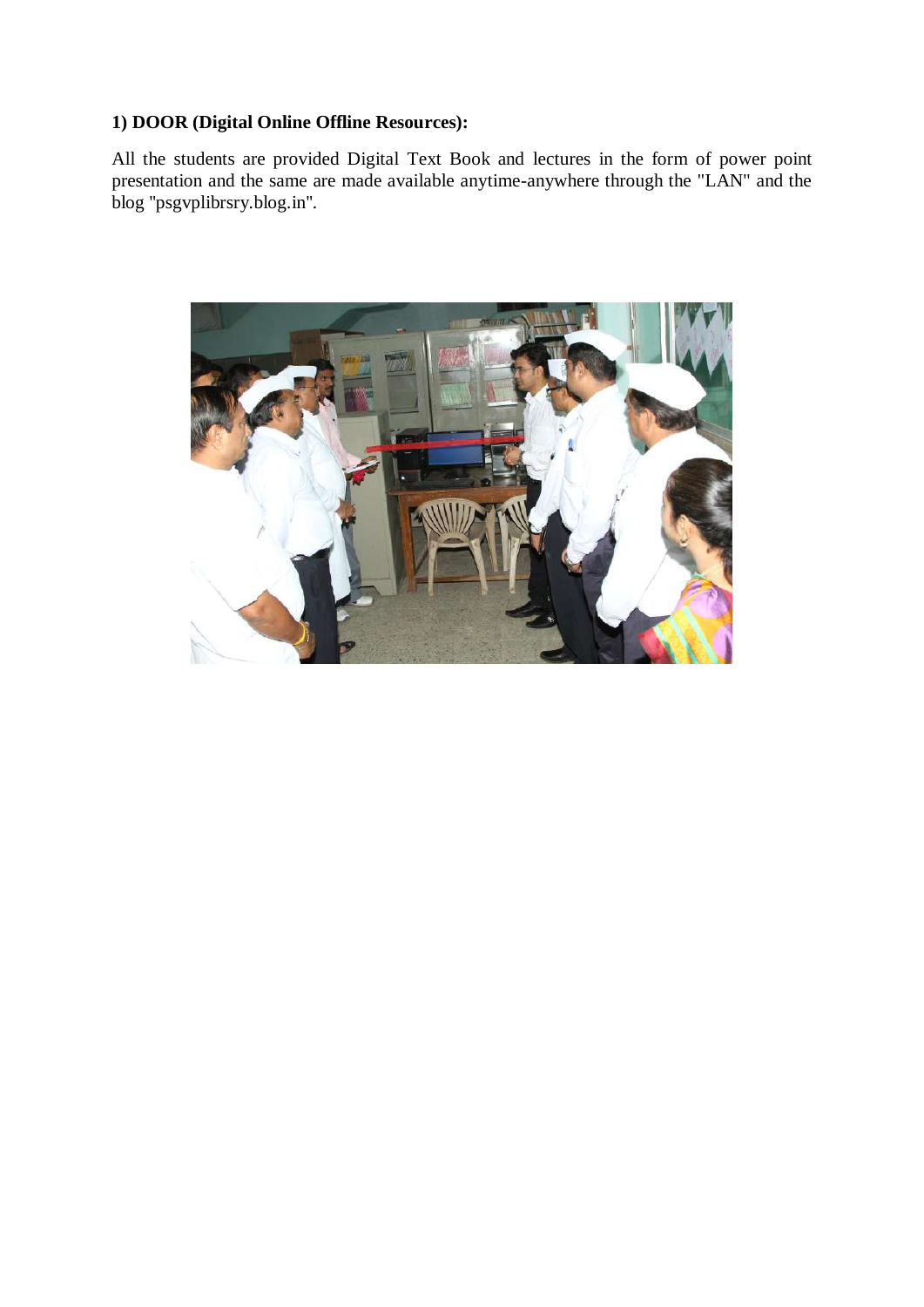#### **2) Blood Group Detection:**

The Blood Group detection camp was organized for all the students with the help of Microbiology, Chemistry and Zoology departments in consultation with the pathology lab run by the Alumni (Amritputra) voluntarily.

Also, the blood donation camps are arranged on the campus twice in a year.

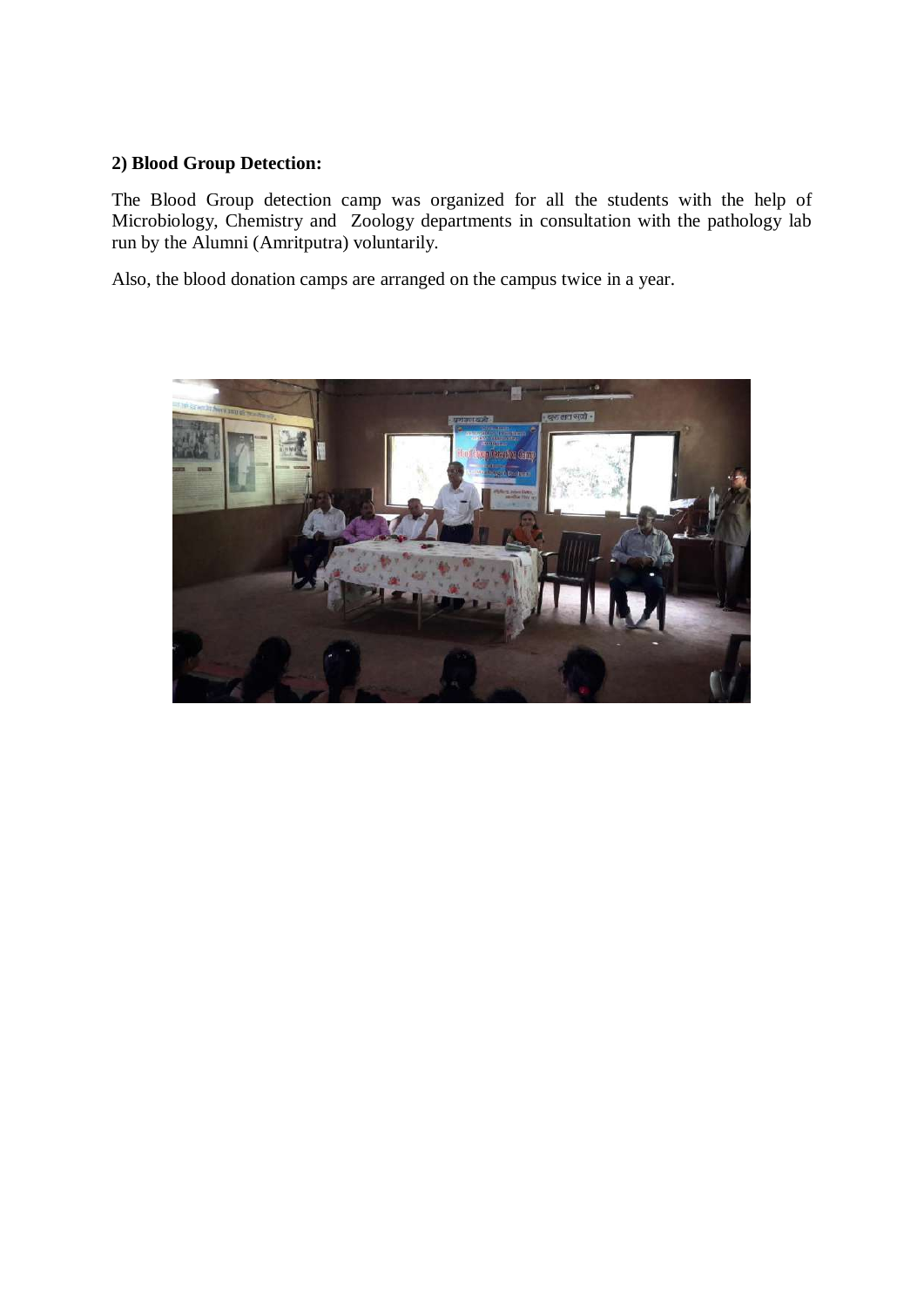## **3) Ek Jhad - Ek Vidyarthi (One Student One Plant Expedition):**

All the students are made mandatory to plant a tree and look after it till around the year. The scheme is monitored through the Teacher-Parents (शिक्षक-पालक) and the students dose it so successfully is rewarded with one additional mark in the internal assessment.



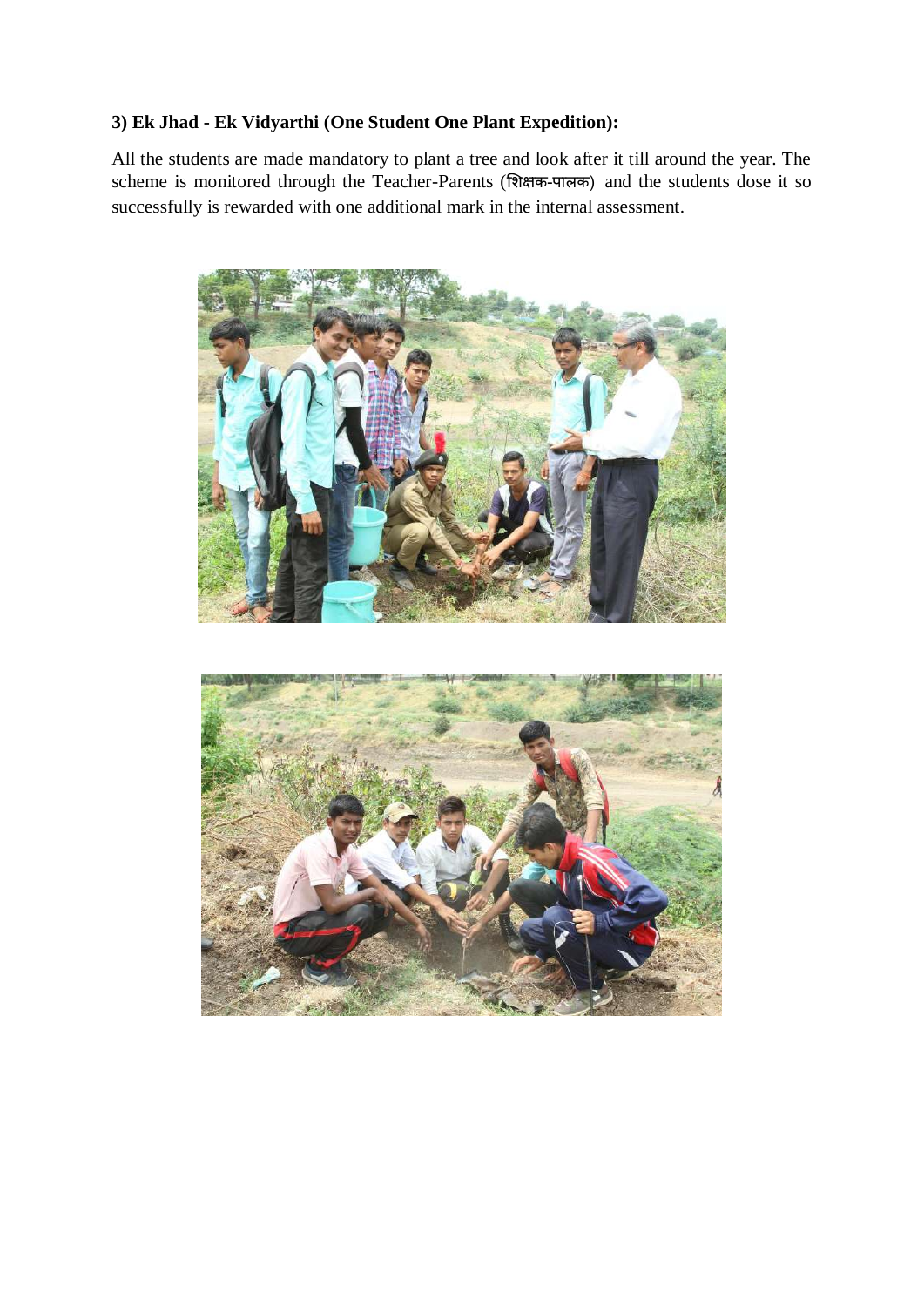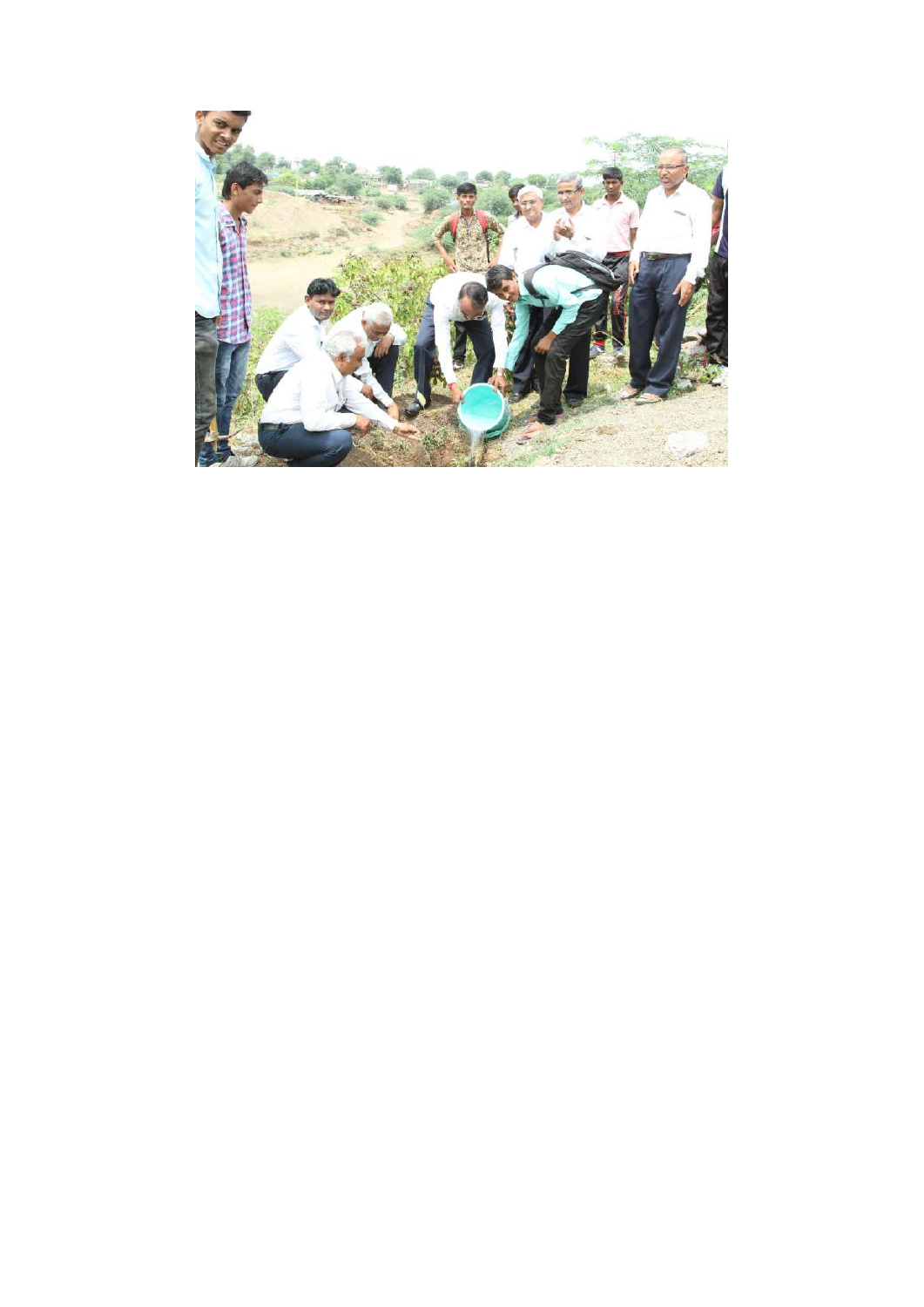#### **4) Swachatta Abhiyan:**

The expedition was conducted continuously throughout the year. All the students, teaching and non teaching staff plan and executed the program. The classrooms, laboratories and campus was cleaned and maintained through out the year.

The cash prize amounting Rs. 11,000 /- is distributed to the best class and best laboratories by the Alumni Association (Amritputra) of the college every year.

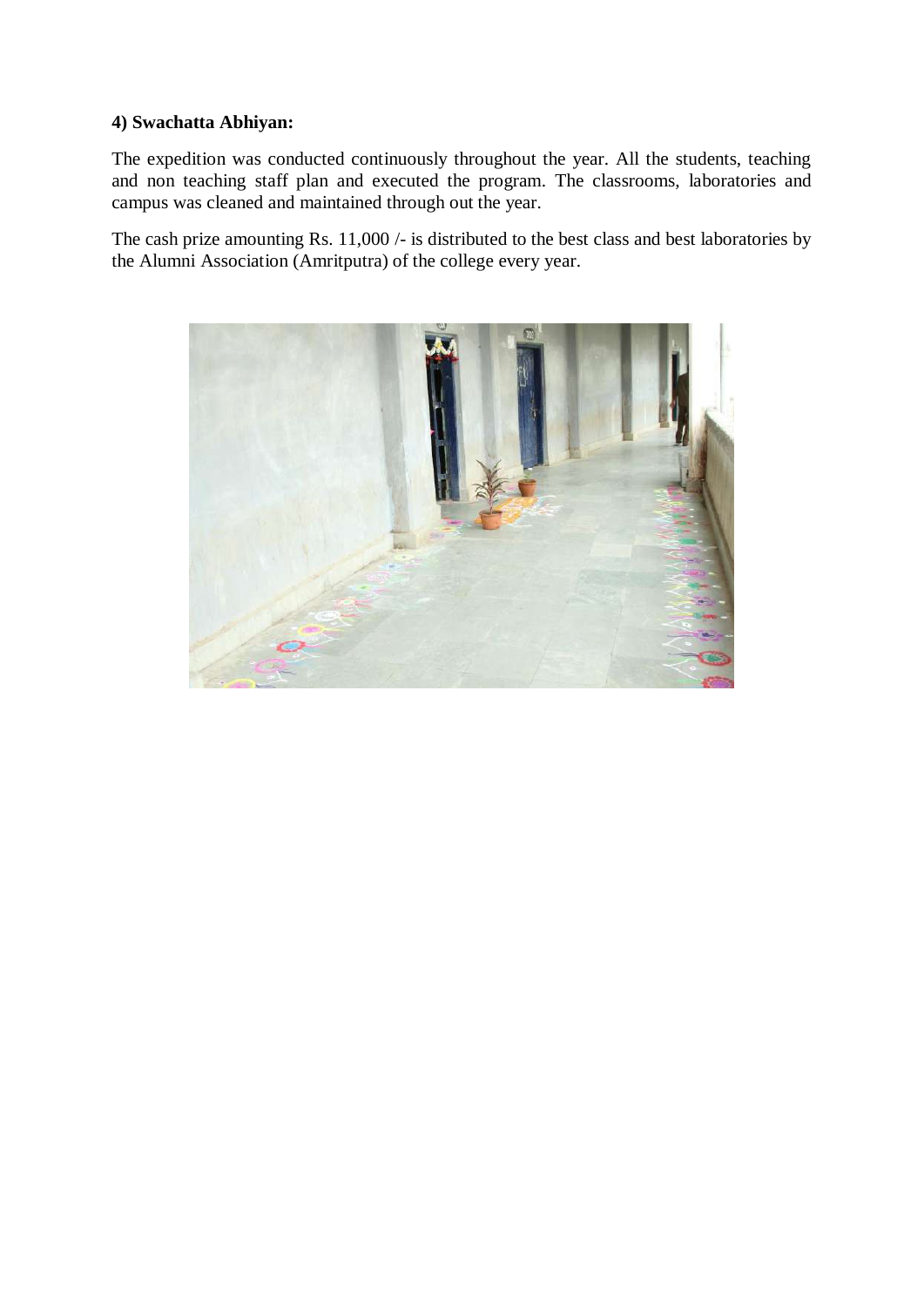### **5) Aantarbharti:**

The workshop of Modi lipi was successful arranged for five days. In that student as well as staff was actively participated. The lecture of the renowned personalities from all over the country is being arranged every year.

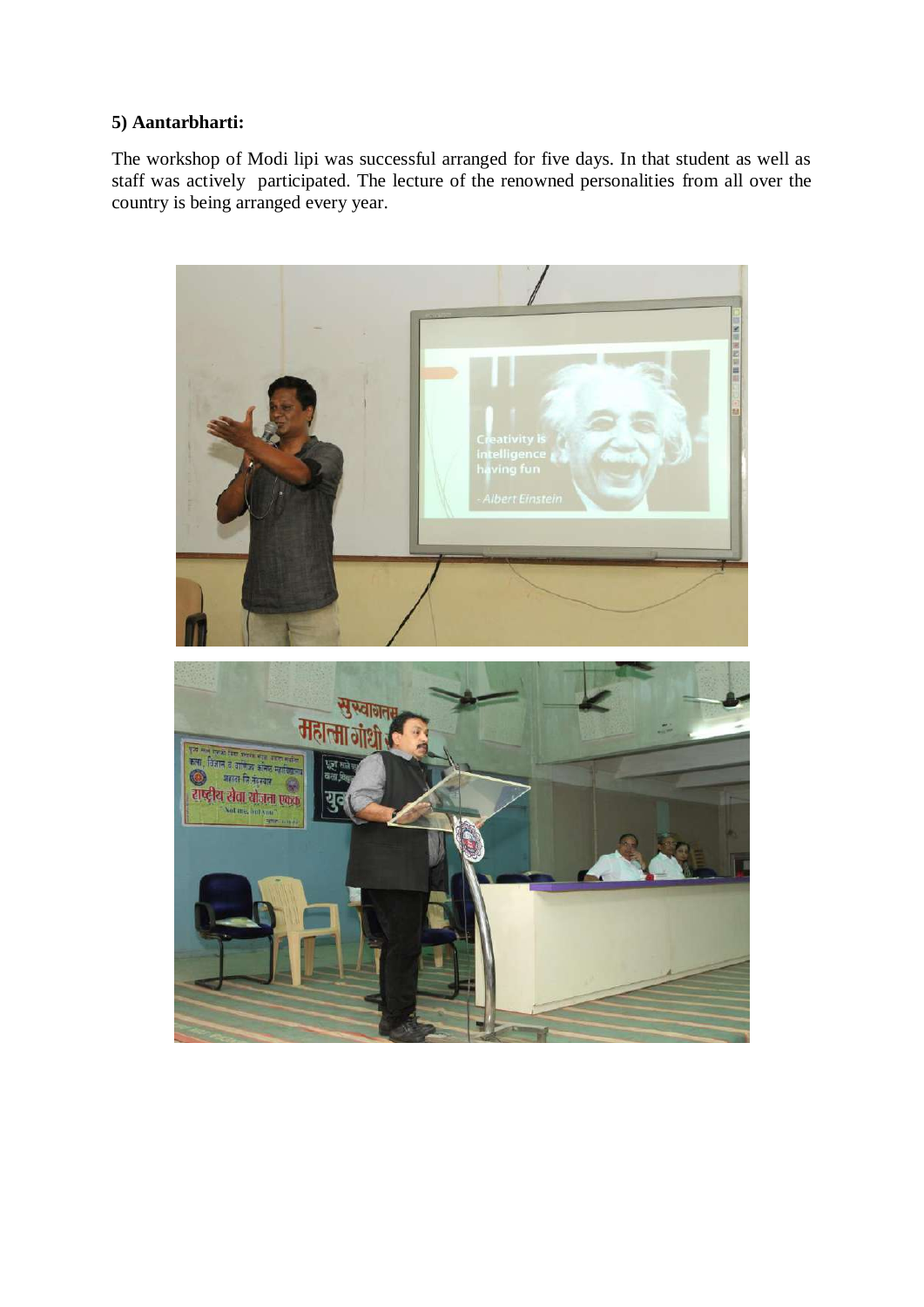